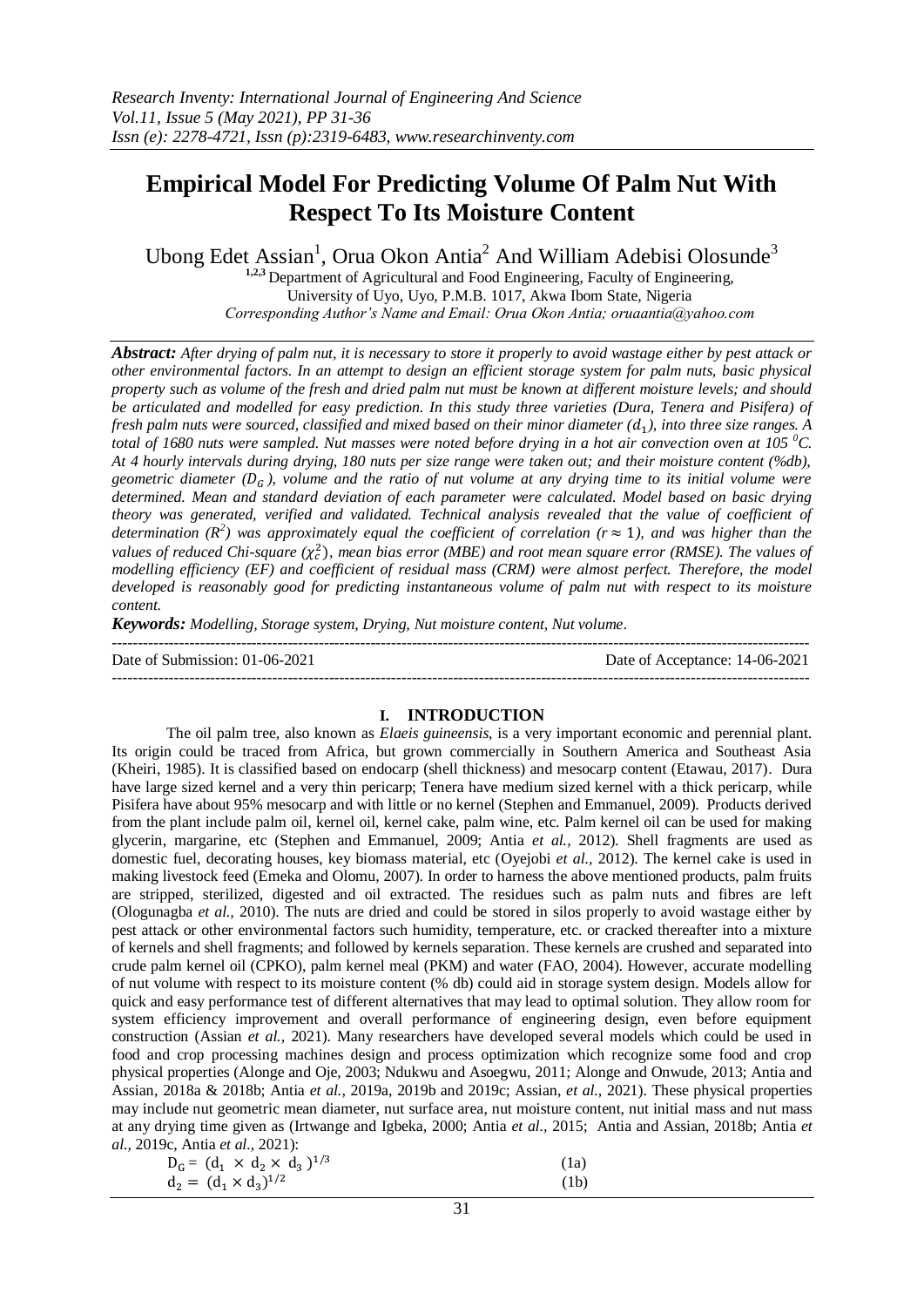$$
V_n = 76.548 e^{(0.196 \times D_G)}
$$
 (2)

$$
S_n = \frac{V_n}{D_G} \tag{3}
$$

% MC<sub>db</sub> = 
$$
\left[ \left( \frac{1}{F \frac{M_0}{M_t}} \right) - 1 \right]
$$
 (4)

$$
M_0 = \rho V_0 \tag{5}
$$
  
\n
$$
M_t = \rho V_t \tag{6}
$$

Where,  $D_G$  = nut geometric mean diameter (cm),  $d_1$  = nut minor diameter (cm),  $d_2$  = nut intermediate diameter (cm),  $d_3$  = nut major diameter (cm),  $V_n$ = nut volume (cm<sup>3</sup>),  $S_n$ = nut surface area (cm<sup>2</sup>), % MC<sub>db</sub> = percent moisture content dry basis, F = drying mass constant,  $M_0$  = nut initial mass (g),  $M_t$  = nut mass at any drying time (g),  $\rho =$  nut density (g/cm<sup>3</sup>),  $V_0 =$  nut initial volume (cm<sup>3</sup>) and  $V_t =$  nut volume at any drying time (cm<sup>3</sup>) Therefore, the key objective of this study would be to develop a model that could predict the volume of palm nut with respect to its moisture content at any drying time. The model could find application in the design of palm nut storage system.

## **II. MATERIALS AND METHODS**

### **2.1 Materials**

In this study, the materials used were fresh palm nuts, hot air convection oven, clean cloth, containers (crucibles), polyethene bags, digital vernier calipers and desiccator**.**

#### **2.2 Sourcing of Palm nuts**

In this study, a mixture of three varieties of fresh palm nuts (the Tenera, Pisifera and Dura) was sourced from a palm oil processing mill along Abak Road, Uyo, Nigeria.

#### **2.3 Methods**

The nuts were mopped with a clean cloth and wrapped in black polyethene bags. The bulk nuts were grouped based on nut minor diameter  $(d_1)$ , into three size ranges: small size  $(d_1 \leq 1.4$  cm), medium size  $(1.4 \text{ cm} < d_1 \leq 2.0 \text{ cm})$  and large size ranges  $(d_1 > 2.0 \text{ cm})$  using digital vernier calipers. 420 nuts, from each size range, were picked at random, and mixed to form a total of 1260 bulk nuts. The nut initial masses were weighed as  $M_0$ , and introduced into a hot air convection oven at a temperature of 105<sup>0</sup>C. At 4 hourly intervals, 60 palm nuts per size range were removed, cooled in a desiccator for 5 minutes, re-weighed as  $M_t$  and their corresponding axial dimensions taken and recorded. The process continued until bone dry mass was obtained. The experiment was conducted in triplicates.

#### **2.4 Moisture Content Determination**

The nut moisture content was found using oven drying method as described by ASAE (2000) and Antia *et al.* (2014) using Equation 7.

% 
$$
MC_{db} = \frac{M_t - M_{bd}}{M_{bd}} \times 100\%
$$
 (7)

Where,  $M_{\text{bd}}$  = nut mass at bone dry condition (g)

#### **2.5 Nut Geometric Mean Diameter and Volume Determinations**

The nut geometric mean diameter and volume were found using Equations 1 and 2. Since seven (7) groups of nuts were used, it was necessary to standardize the values of nut volume using  $V_t / V_0$ .

#### **2.6 Data Analysis**

Mean and standard deviation of each parameter were calculated through the aid of Data Acquisition Template powered by Microsoft Excel ™. Based on Equations 4, 5 and 6, Equation 8 was obtained as:

$$
\frac{V_{t}}{V_{0}} = F \frac{\rho_{t}}{\rho_{0}} (96 \text{ MC}_{db}) + F \frac{\rho_{t}}{\rho_{0}}
$$
 (8)

Where,  $\rho_t$  = nut density at any moisture content level and initial nut density.

A plot of  $\frac{v_t}{v_0}$  against % MC<sub>db</sub> based on Equation 8 was carried out and model that fits the curve was determined.

The model obtained based on data was evaluated using Statistical Package for Social Scientists (SPSS) Version 20. The model, its regression coefficient and constant were found.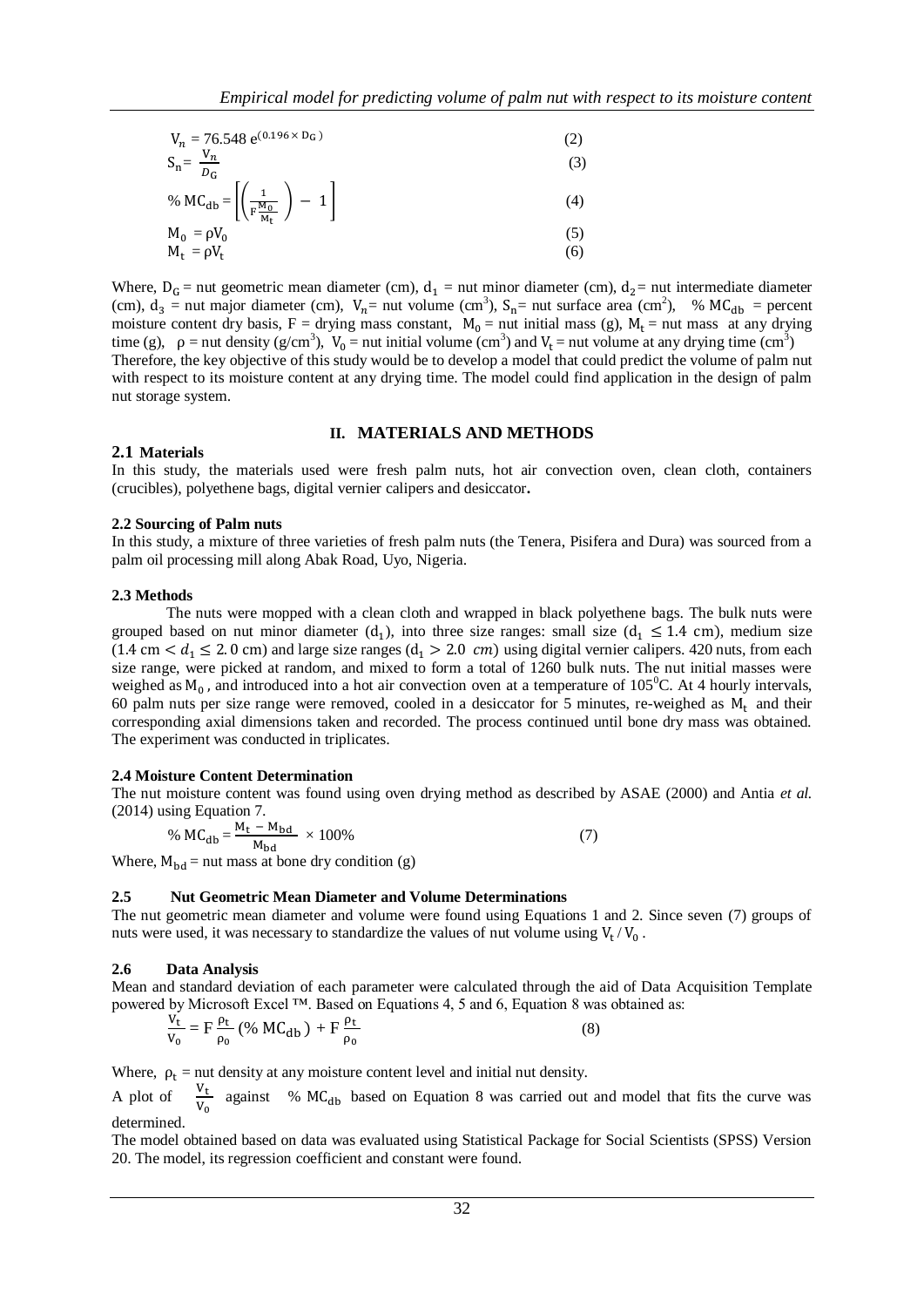# **2.7 Model Verification and Validation**

The experiment was repeated with 20 nuts per size range from the bulk nuts, giving a total of 420 nuts. The model was verified and validated using the following statistical computations and analyses:

- (i) The correlation coefficient (r) and coefficient of determination( $\mathbb{R}^2$ ) found by employing regression analysis (Frank and Altheon, 1995);
- (ii) Scattered plot of experimental and predicted values; and determination of the extent to which the predicted and experimental values are associated (Spiegel and Stephens, 2006); and
- (iii) Reduced Chi-square  $(\chi_c^2)$ , mean bias error (MBE), coefficient of residual mass (CRM), root mean square error (RMSE) and modelling efficiency (EF) analyses (Loague and Green, 1991; Legates and McCabe Jr., 1999; Dermir *et al*., 2004; Arumuganathan *et al.,* 2009).

These values were obtained using Equations 9 to 13:

Reduced Chi-square  $(\chi_c^2)$ 

$$
\left(\chi_{c}^{2}\right) = \frac{\sum_{i=1}^{T} (MR_{exp} - MR_{pre})}{\hat{T}-P}
$$
\n(9)

Mean bias error (MBE)

$$
MBE = \frac{1}{\hat{T}} \sum_{i=1}^{T} (MR_{exp} - MR_{pre})^2
$$
\nRoot mean square error (RMSE)

 $RMSE = (MBE)^1$ (11)

Coefficient of residual mass (CRM)

$$
CRM = \frac{\sum_{i=1}^{T} MR_{exp} - \sum_{i=1}^{T} MR_{pre}}{\sum_{i=1}^{T} MR_{exp}}
$$
(12)

Modelling efficiency (EF)

$$
EF = 1 - \frac{\sum_{i=1}^{T} (MR_{exp} - MR_{pre})^2}{\sum_{i=1}^{T} (MR_{exp} - MR_{expmean})^2}
$$
(13)

Where,  $MR_{exp}$  = experimental values,  $MR_{pre}$  = predicted values,  $MR_{exp.mean}$  = mean experimental values,  $\hat{T}$  = total number of observation, and  $P =$  number of constants. For precise goodness of fit, the value of r should be equal to  $R^2$ , and also greater than the values of  $\chi_c^2$ , RMSE and MBE. Besides, the value of CRM must be close to zero and EF roughly equal to 1.

# **III. RESULTS AND DISCUSSIONS**

The result of the research is shown in Table 1.

**Table 1: The mean values of geometric mean diameter, moisture content, nut volume and standardized nut volume**

| ние уотише          |               |                  |                                                         |        |  |  |
|---------------------|---------------|------------------|---------------------------------------------------------|--------|--|--|
| Drying Time, t (hr) | $D_G$<br>[cm] | $MC_{db}$<br>[%] | Nut Volume $(V_n)$<br>$\lceil$ cm <sup>3</sup> $\rceil$ |        |  |  |
|                     | 2.290         | 23.66            | 119.912                                                 | 1.0000 |  |  |
| 4                   | 2.210         | 15.83            | 118.394                                                 | 0.9873 |  |  |
| 8                   | 2.182         | 8.71             | 117.411                                                 | 0.9791 |  |  |
| 12                  | 2.173         | 7.91             | 117.193                                                 | 0.9773 |  |  |
| 16                  | 2.165         | 6.08             | 117.010                                                 | 0.9758 |  |  |
| 20                  | 2.155         | 1.88             | 116.781                                                 | 0.9739 |  |  |
| 24                  | 2.150         | 0.00             | 116.666                                                 | 0.9729 |  |  |

The plot of  $\frac{v_t}{v_0}$  versus % MC<sub>db</sub> is given in Figure 1.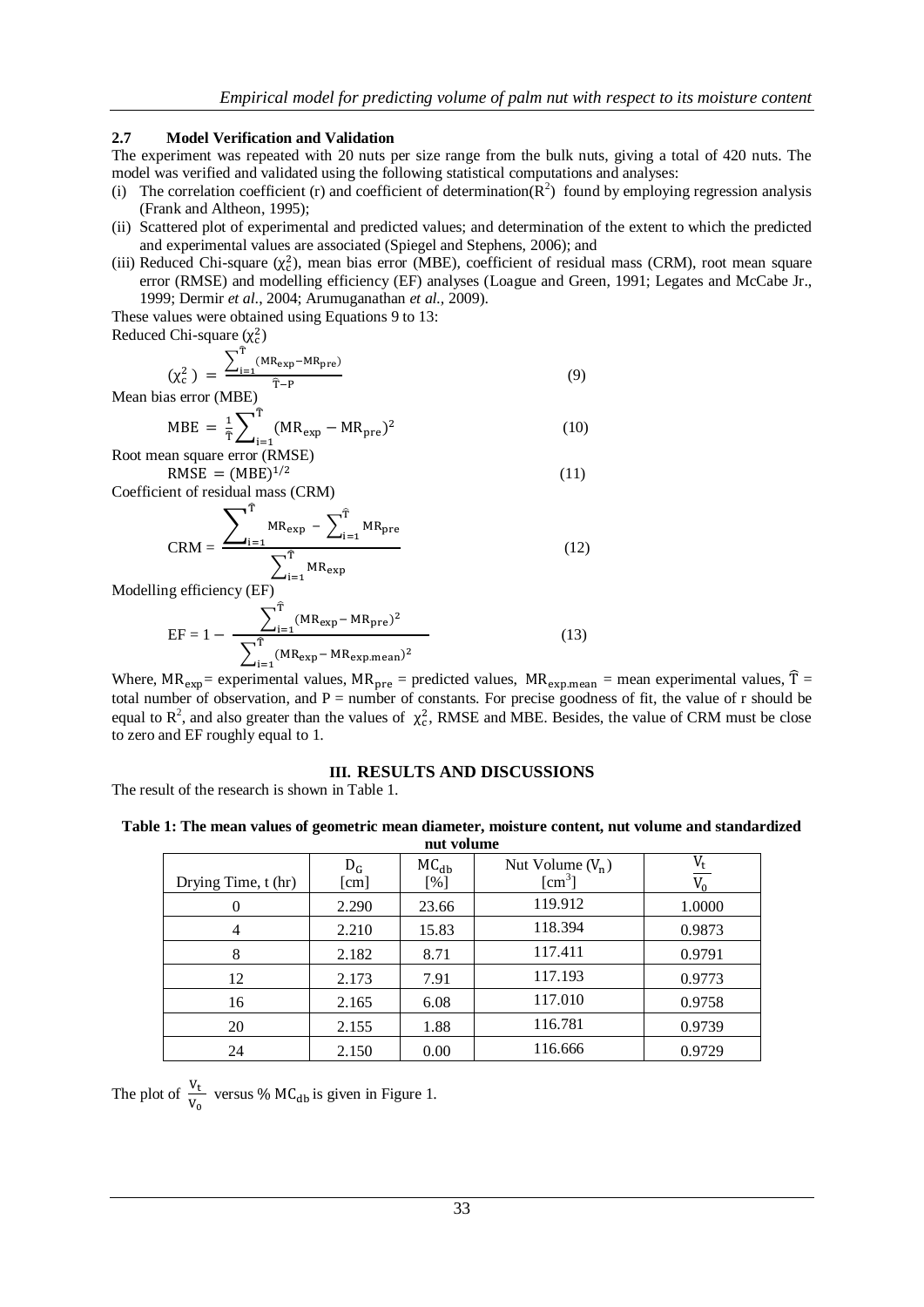

As seen in Figure 1, as ratio  $\frac{v_t}{v_0}$  decreased, the nut moisture content also decreased. The model that best described the curve is the linear-power model and could be expressed in the form given in Equation 14 as:

$$
\frac{V_{t}}{V_{0}} = c(MC_{db})^{g} + f
$$
\nWhere, c = constant = 0.00017, g = index = 1.565 and f = constant = 0.973

The predicted values of nut volume ratio using the model Equation 14 are presented in Table 2.

**Table 2: Mean Experimental and Predicted Values of Bulk Palm Nut Volume Ratio at Various Moisture Contents**

| <b>Bulk Sample</b><br>$% MC$ (db) | Exp.   | Pred.  |  |
|-----------------------------------|--------|--------|--|
| 23.66                             | 1.0000 | 1.0000 |  |
| 15.83                             | 0.9873 | 0.9873 |  |
| 8.83                              | 0.9791 | 0.9785 |  |
| 7.91                              | 0.9773 | 0.9778 |  |
| 6.08                              | 0.9758 | 0.9761 |  |
| 1.88                              | 0.9739 | 0.9735 |  |
| 0.00                              | 0.9729 | 0.9731 |  |

Note: Exp. = experimental values and Pred. = predicted values

Besides, curve fitness of the model Equation 14 computed by plotting mean predicted  $\frac{v_t}{v_0}$  against mean experimental  $\frac{v_t}{v_0}$  from Table 2, is shown in Figure 2.



**Figure 2: Mean predicted values of nut volume ratio versus experimental values**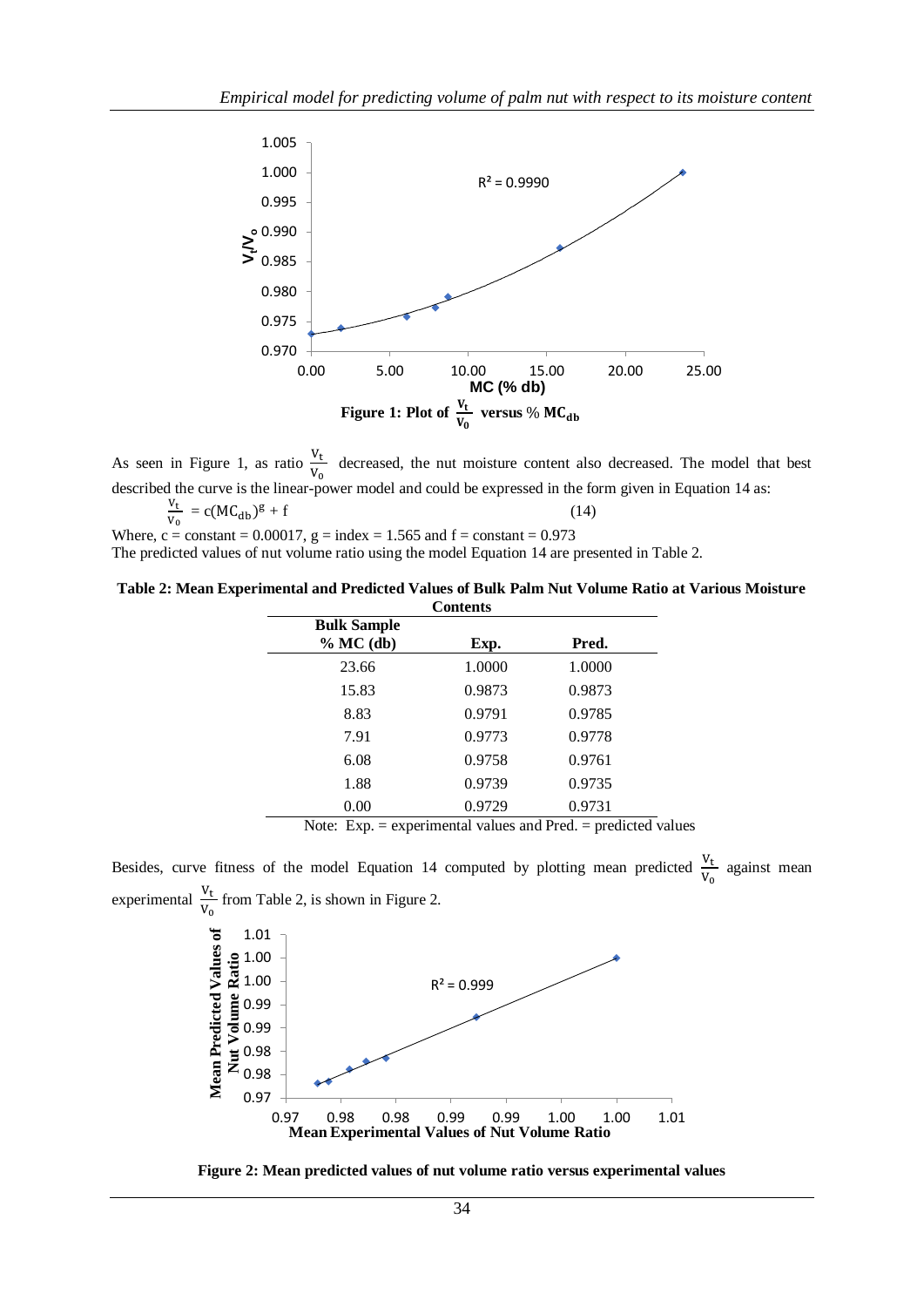The plot, in Figure 2, clearly shows that the points for predicted and experimental values have positive relationship and  $r \approx 1$ . The line in which the slope equal one is the one for which predicted values would equal experimental values. Arranging Equation 14, we have

 $V_t = V_0$  [c(MC<sub>db</sub>)<sup>g</sup> + f] (15)

$$
(15)
$$

Also, from Figure 2, the calculated statistical parameters for goodness of fit are presented in Tables 3.

| <b>Parameters</b>                   | <b>Values</b> |  |
|-------------------------------------|---------------|--|
| Coefficient of correlation, r       | 0.9995        |  |
| Coefficient of determination, $R^2$ | 0.9990        |  |
| Reduced Chi-square, $\chi_c^2$      | 0.0002        |  |
| Mean bias error, MBE                | 0.0000        |  |
| Root mean square error, RMSE        | 0.0004        |  |
| Coefficient of residual mass,       | 0.0000        |  |
| <b>CRM</b>                          |               |  |
| Modelling efficiency, EF            | በ 9978        |  |

**Table 3: Statistical parameters for goodness of fit for the model Equations 14** 

From Table 3, the value of coefficient of determination  $(R^2)$  was approximately equal the coefficient of correlation (r), which showed that  $R^2 \approx 1$ , and were higher than the values of reduced Chi-square ( $\chi_c^2$ ), root mean square error (RMSE) and mean bias error (MBE). The value of coefficient of residual mass (CRM) was zero and modelling efficiency (EF) approximately equal one. These are good properties of a satisfactory quality fit. Therefore, the empirical Equations 14 could be used to predict the volume of palm nut with respect its moisture content dry basis.

## **IV. CONCLUSION**

The model Equation 14 was developed using empirical approach. It was statistically validated and also found to be reasonably good for predicting palm nut volume with respect its moisture content dry basis. It could also be employed in the design of silo capacity for storage of palm nut after drying operation.

#### **Conflict of interest**

None is declared.

#### **REFERENCES**

- [1]. Alonge, A. F. and OJe, K., 2003. Computer modelling of solar radiation available for crop drying at a Tropical Station (Ilorin, Nigeria). Journal of Engineering and Engineering Technology (FUTAJEET), Akure, Nigeria. 3: 41- 46.
- [2]. Alonge, A. F. and Onwude, D. I., 2013. Estimation of solar radiation for crop drying in Uyo, Nigeria using a mathematical model. Advanced Materials Research, 824: 420-428. Available online at [www.scientific.net/Paper/Preview/338783.](http://www.scientific.net/Paper/Preview/338783) Trans Tech Publications, Switzerland.
- [3]. Antia, O. O., Aniekan, O., Olosunde, W. and Akpabio, E., 2012. Power requirement for effective cracking of dried palm nut. International Journal of Emerging Trend in Engineering and Development, 7(2): 551-561.
- [4]. Antia, O. O., Olosunde W. and Offiong, A., 2014. Determination of optimum moisture content of palm nut cracking for efficient production of whole kernel. Nigerian Journal of Technological Development, 11(2): 27-30.
- [5]. Antia, O. O., William, O. and Emem, E. O., 2021. Application of basic drying theory to determine drying mass constants of selected seafoods. Global Journal of Engineering and Technology Advances, 07(1), 137–143.

[6]. Antia, O.O. and Assian, U. E., 2018a. Empirical modeling of 4-dimensional relationship for dried palm nut of dura variety. American Journal of Engineering Research, 7,( 6): 311-316. Available Online a[t www.ajer.org.](http://www.ajer.org/)

[7]. Antia, O.O. and Assian, U. E., 2018b. Development of an empirical model for palm nut volume determination. European Journal of

Advances in Engineering and Technology, Vol. 5, (7), 466-469. Available Online at www.ejaet.com.

- [8]. Antia, O.O., Assian, U. E. and William, O., 2019a. Development of an Empirical Model Relating Palm Nut Moisture Content, Shell Thickness and soaking Time. International Journal of Mechanical and Civil Engineering, Vol. 2, (Issue 1), 36-47. (www.abjournals.org).
- [9]. Antia, O.O., Assian, U. E. and William, O., 2019b. Effect of Moisture Content on Palm Nut Shell Fragmentation for Effective Separation of Kernel. International Journal of Mechanical and Civil Engineering, Vol. 2, (Issue 1), pp.48-55. (www.abjournals.org).
- [10]. Antia, O.O., Assian, U. E. and William, O., 2019c. Modeling of Water Absorption by Dried Palm Nut Soaked at Room Temperature. International Journal of Trend in Scientific Research and Development (IJTSRD), Vol. 3, (Issue 3), 1499-1504. (www.ijtsrd.com; e-ISSN: 2456 - 6470).
- [11]. Antia, O; Offiong, A and Olosunde, W., 2015. Development of Palm Nut Dimensional Relationship by Emprical Method. British Journal of Applied Science and Technology, Vol. 17 (No.3), 325 -332.
- [12]. Arumuganathan, T., Manikatan, M. R., Rai, R. D., Ananda , S. and Khare, V., 2009. Mathematical modeling of drying kinetics of milky mush room in a fluidized bed dryer. International Agrophysics, 23: 1-7.
- [13]. ASAE (American Society of Agricultural Engineers), 2000. ASAE Standard Year Book, 345p.
- [14]. Assian, U., Antia, O. and Olosunde, W., 2021. Predicting Cracking Efficiency and Kernel Breakage of Centrifugal Nut Cracker. International Journal of Advances in Engineering and Management (IJAEM), Volume 3, Issue 5, pp: 1211-1217. DOI: 10.35629/5252-030512111217.
- [15]. Demir, V., Gunhan, T., Vagciogiu, A. K. and Degirmencioglu, A. I., 2004. Mathematical modeling and determination of some quality parameters of air-dried bay leaves. Biosystem Engineering, 18: 325-335.